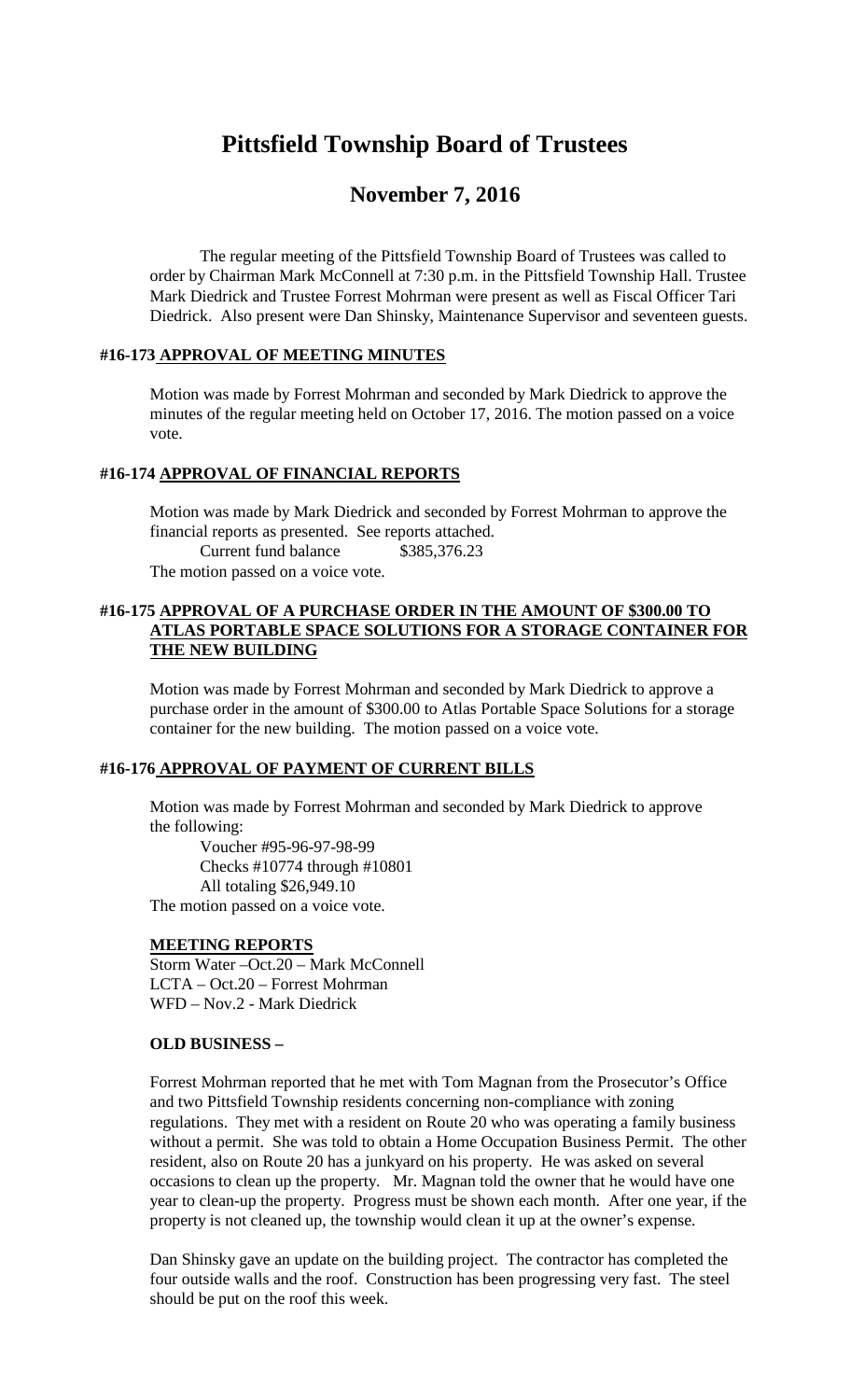# **#16-177 ACCEPTANCE OF A RESIGNATION LETTER FROM FISCAL OFFICER TARI DIEDRICK TO BE EFFECTIVE DECEMBER 31, 2016**

Motion was made by Forrest Mohrman and seconded by Mark Diedrick to accept the resignation letter from Fiscal Officer Tari Diedrick to be effective December 31, 2016. The motion passed on a voice vote.

### **#16-178 MOVE TO EXECUTIVE SESSION**

Motion was made by Mark Diedrick and seconded by Forrest Mohrman to move to Executive Session to discuss personnel issues. The motion passed on a voice vote.

#### **#16-179 RETURN TO REGULAR SESSION**

Motion was made by Mark Diedrick and seconded by Forrest Mohrman to return to the Regular Session. The motion passed on a voice vote.

### **#16-180 APPOINTMENT OF MANDY CECIL TO THE POSITION OF FISCAL #OFFICER FOR PITTSFIELD TOWNSHIP**

Motion was made by Forrest Mohrman and seconded by Mark Diedrick to appoint Mandy Cecil to the position of Fiscal Officer for Pittsfield Township. The motion passed on a roll call vote.

# #**16-181 APPROVAL TO EMPLOY MANDY CECIL AT THE RATE OF \$15.00 PER HOUR WITH A MAXIMUM AMOUNT OF \$800.00 WHILE MENTORING FOR THE POSITION OF FISCAL OFFICER**

Motion was made by Forrest Mohrman and seconded by Mark Diedrick to approve the employment of Mandy Cecil at the rate of \$15.00 per hour with a maximum amount of \$800.00 while mentoring for the position of Fiscal Officer. The motion passed on a voice vote.

# **#16-182 APPROVAL TO APPLY TO THE LORAIN COUNTY STORM WATER DISTRICT FOR FUNDS FOR A QUARRY ROAD TILE PROJECT**

Motion was made by Mark Diedrick and seconded by Forrest Mohrman to approve the application to the Lorain County Storm Water District for funds for a Quarry Road tile project. The motion passed on a voice vote.

#### **#16-183 APPROVAL OF THE RUMA (ROAD USE MAINTENANCE AGREEMENT) BETWEEN THE TOWNSHIPS OF LORAIN COUNTY, THE LORAIN COUNTY BOARD OF COMMISSIONERS, AND NEXUS GAS TRANSMISSION**

Motion was made by Forrest Mohrman and seconded by Mark Diedrick to approve the RUMA (Road Use Maintenance Agreement) between the townships of Lorain County, the Lorain County Board of Commissioners, and Nexus Gas Transmission. The motion passed on a voice vote.

Charlotte Brill spoke about the appearance of the township cemeteries. She was dismayed at the upkeep of the cemeteries. The three trustees will review the concern.

Bert Latran was concerned about LMRE wires being put on Oberlin City utility lines. Mark McConnell will research the issue.